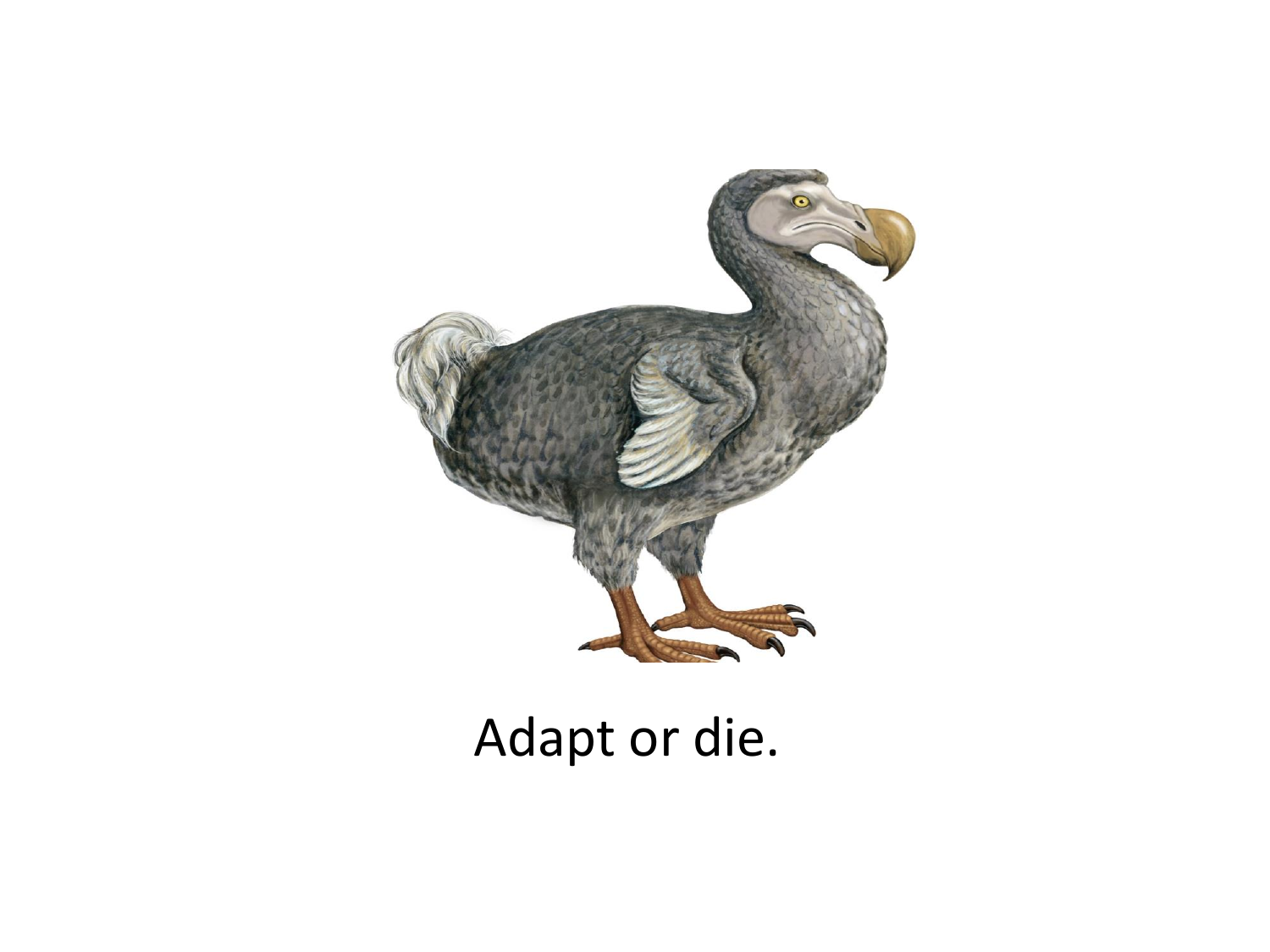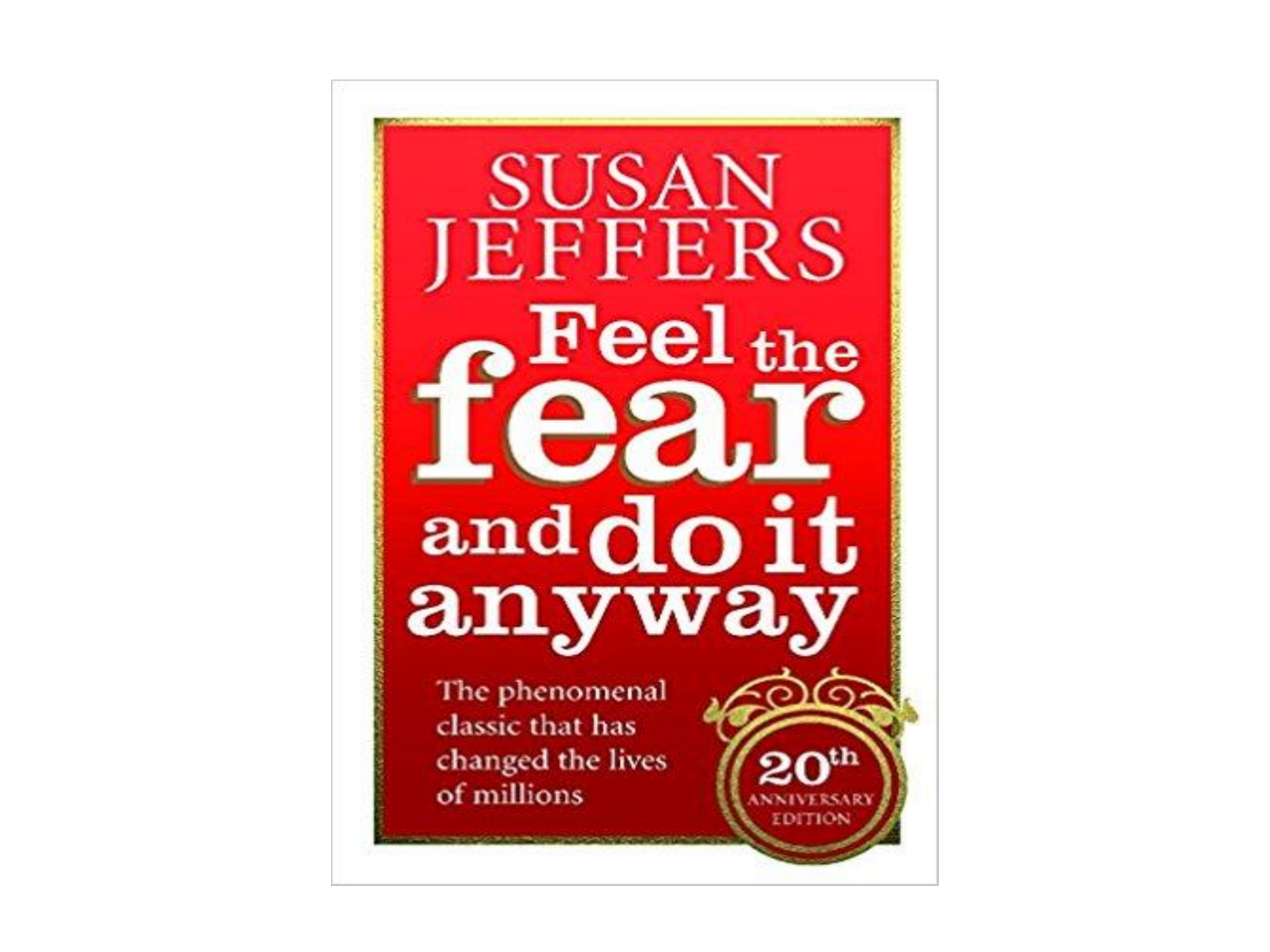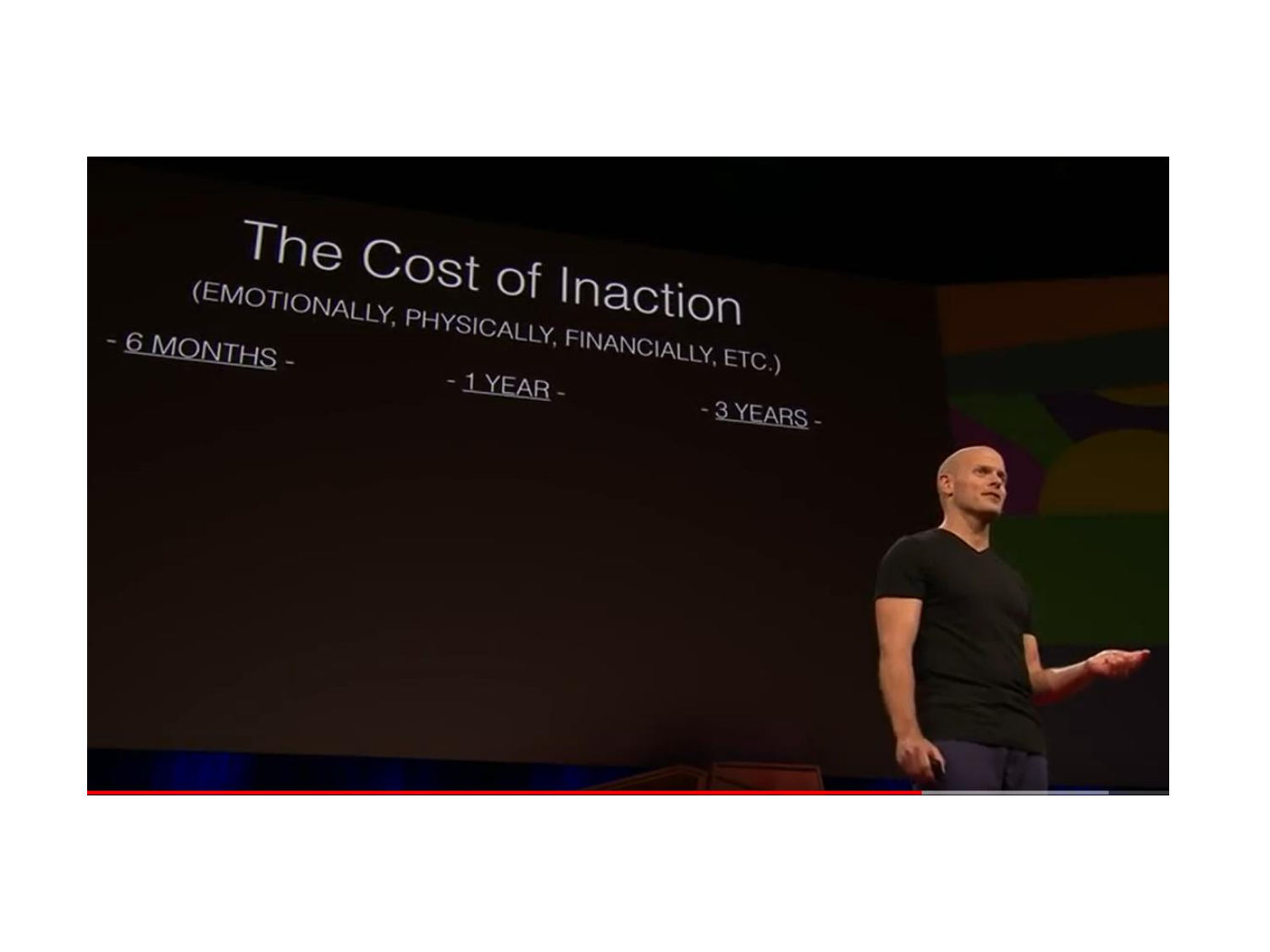

If Community had not gone through a paradigmatic shift that expanded our vision to include the 67 per cent and the 20 per cent outside the walls, the missed opportunity could have been the first of a series of organisational heart attacks leading to complete cardiac arrest. It seemed risky. It sounded crazy to give away the entire weekend's offering when there was no human way we could afford it. But looking back on it now, it was the *least* risky course. We had to listen to the Spirit's promptings; it was innovate or die.

Dave Ferguson, p. 204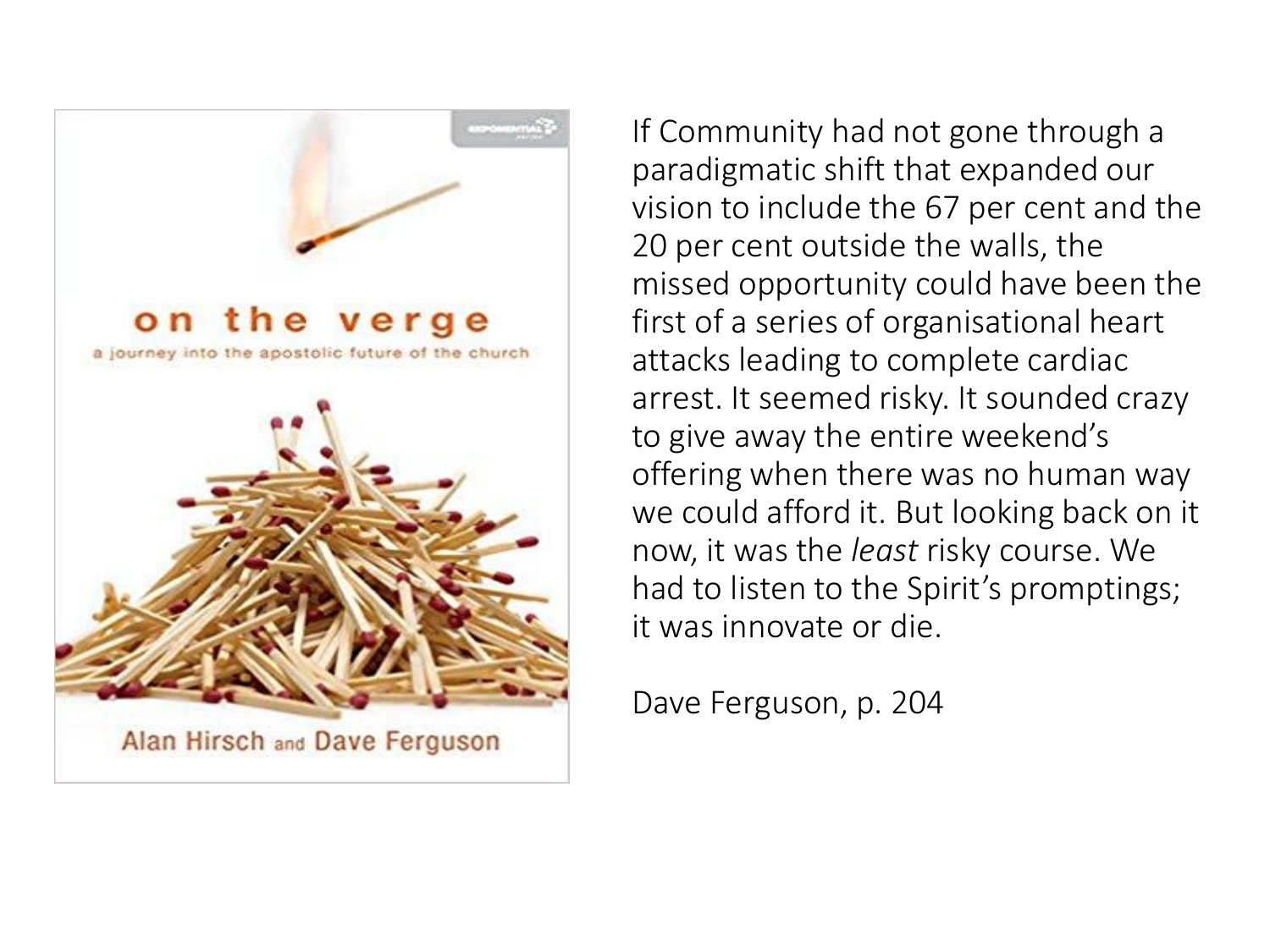The name of Abram's wife was Sarai… Sarai was childless because she was not able to conceive. Terah took his son Abram, his grandson Lot son of Haran, and his daughter-in-law Sarai, the wife of his son Abram, and together they set out from Ur of the Chaldeans to go to Canaan. But when they came to Harran, they settled there. Terah… died in Harran.

The Lord had said to Abram, 'Go from your country, your people and your father's household to the land I will show you.

I will make you into a great nation, and I will bless you;

I will make your name great, and you will be a blessing.

I will bless those who bless you, and whoever curses you I will curse;

And all peoples on the earth will be blessed through you'.

So Abram went as the Lord told him; and Lot went with him. Abram was seventy-five years old when he set out from Harran. He took his wife Sarai, his nephew Lot, all the possessions they had accumulated and the people they had acquired in Harran, and they set out for Canaan, and they arrived there'. Genesis 11.27-12.5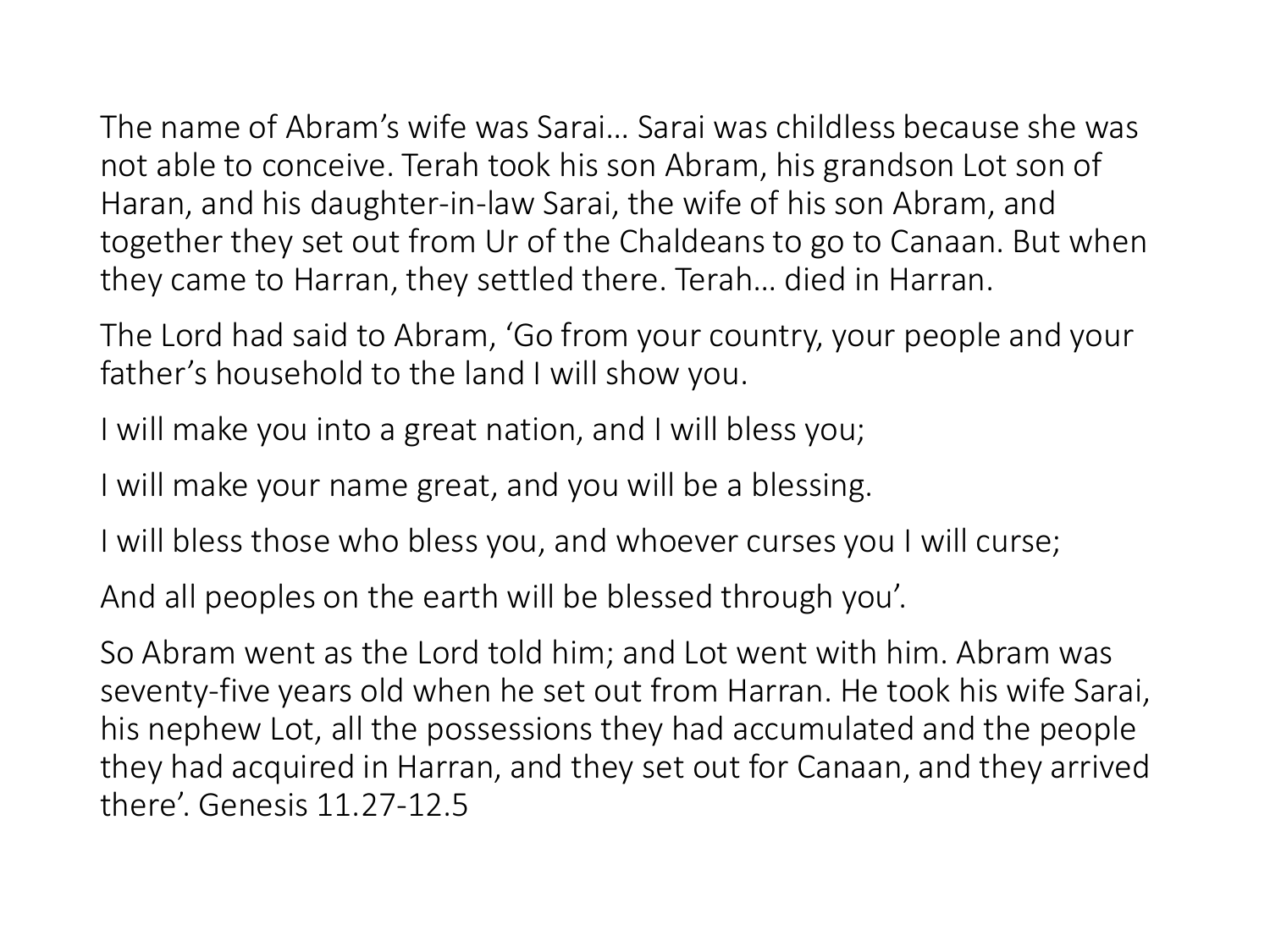The Lord took Abraham outside and said, 'Look up at the stars and count the stars – if indeed you can count them. Then he said to him, so shall your offspring be.' Abram believed the Lord and he credited it to him as righteousness. Genesis 15.5-6

When Abram was 99 years old, the Lord appeared to him and said, 'I am God Almighty… You will be the father of many nations. No longer will you be called Abram; your name will be Abraham, for I have made you a father of many nations. I will make you very fruitful; I will make nations of you, and kings will come from you… As for Sarai your wife, you are no longer to call her Sarai: her name will be Sarah. I will bless her and surely give you a son by her. I will bless her so that she will be the mother of nations; kings of peoples will come from her'. Genesis 17.1, 4-5, 15-16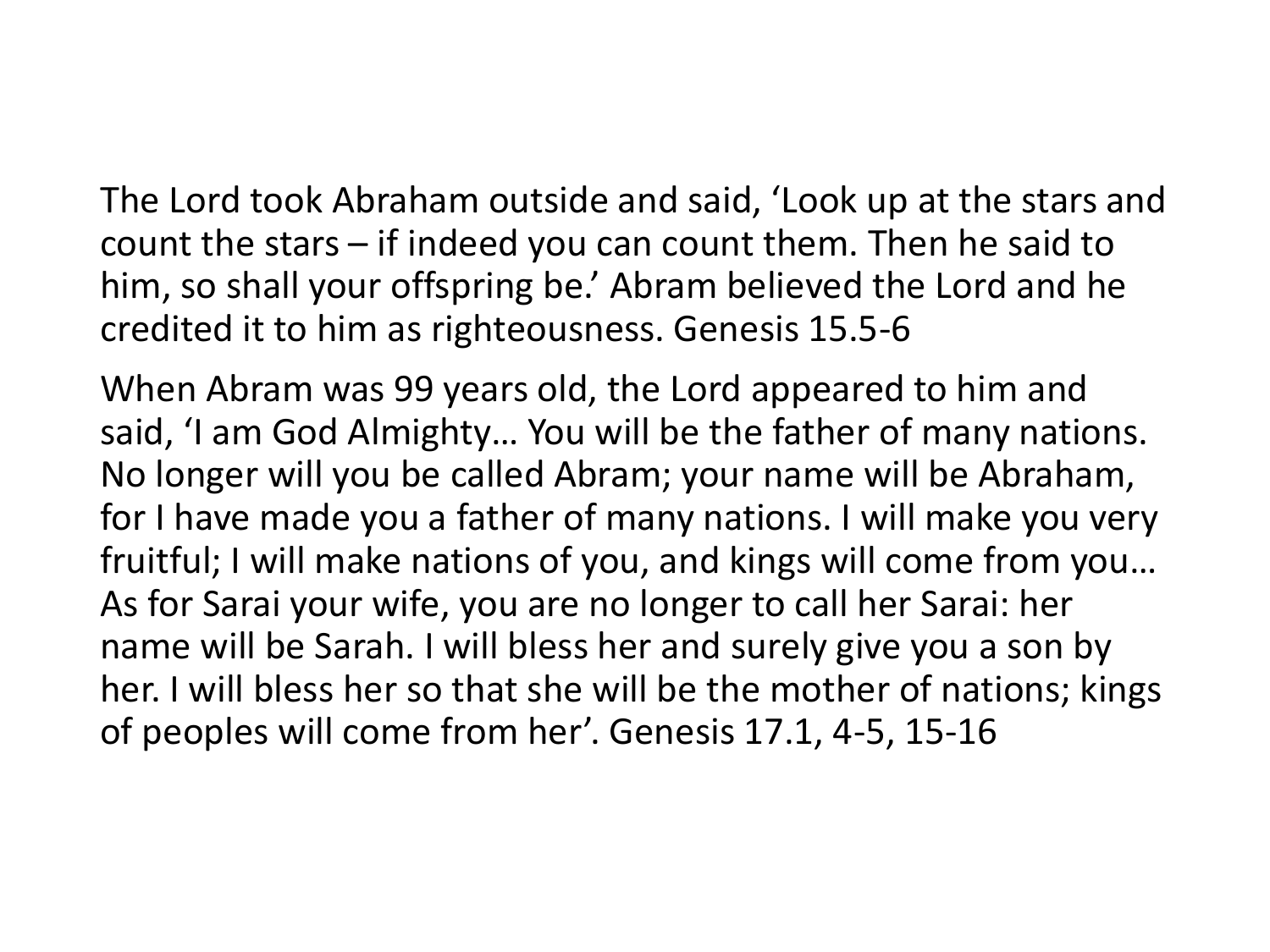## The Life Of Faith is marked by:

•Hearing God's Voice

•Vulnerability

• Releasing God's Blessing